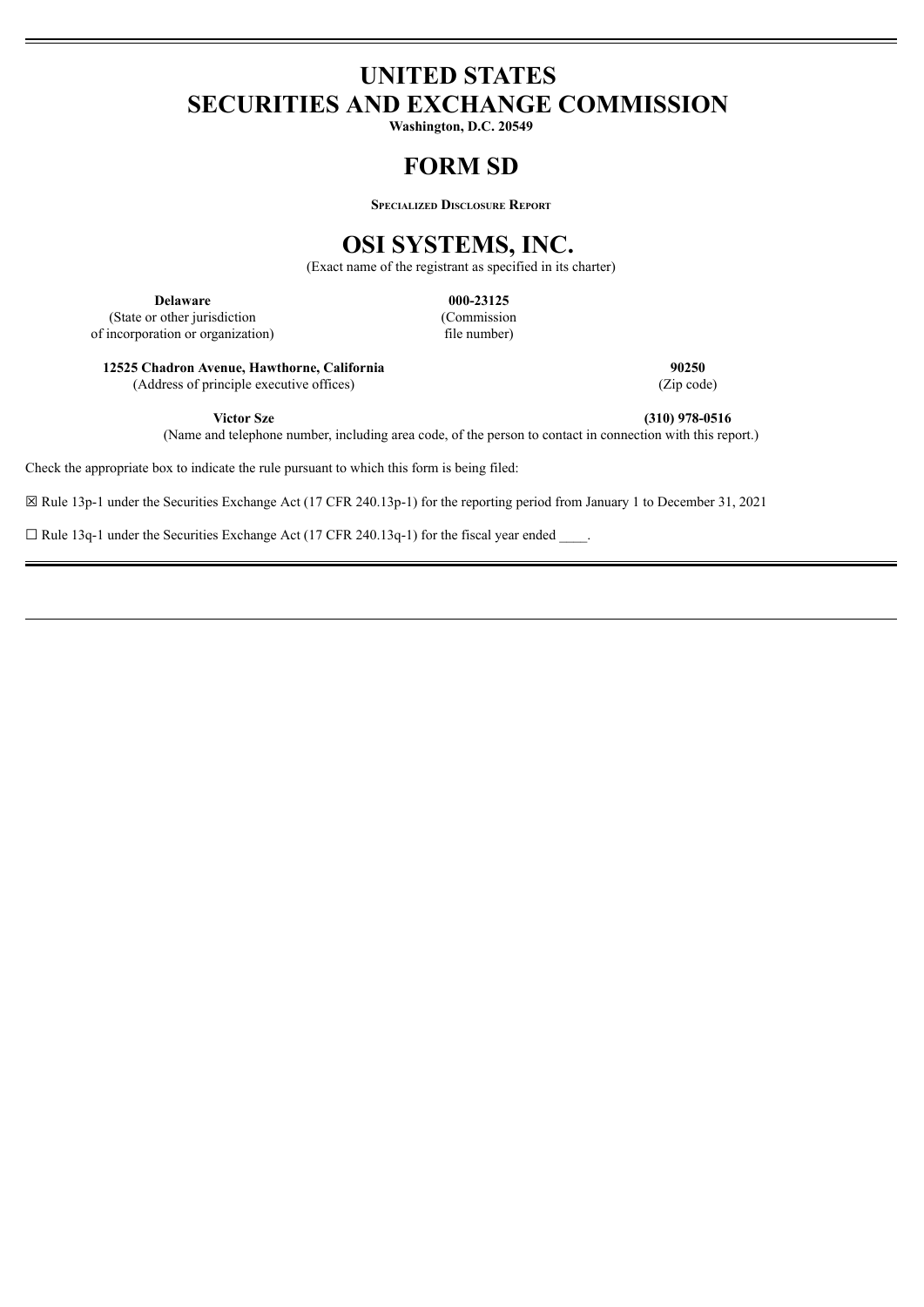## **Section 1 - Conflict Minerals Disclosure**

## **Item 1.01 Conflict Minerals Disclosure and Report**

A copy of the Conflict Minerals Report of OSI Systems, Inc. (the "Company") for the reporting period January 1, 2021 to December 31, 2021 is filed as Exhibit 1.01 hereto and is publicly available at https://www.osi-systems.com/about-osi/ethics-and-compliance/conflict-minerals-report.\*

# **Item 1.02 Exhibit**

The Company has filed, as an exhibit to this Form SD, the Conflict Minerals Report required by Item 1.01.

# **Section 2 – Resource Extraction Issuer Disclosure**

# **Item 2.01 Resource Extraction Issuer Disclosure and Report**

Not applicable.

**Section 3 – Exhibits**

# **Item 3.01 Exhibits**

Exhibit 1.01 – Conflict Minerals Report for the reporting period January 1, 2021 to December 31, 2021

<sup>\*</sup> The reference to the Company's website is provided for convenience only, and its contents are not incorporated by reference into this Form SD or into the Conflict Minerals Report nor deemed filed with the U.S. Securities and Exchange Commission.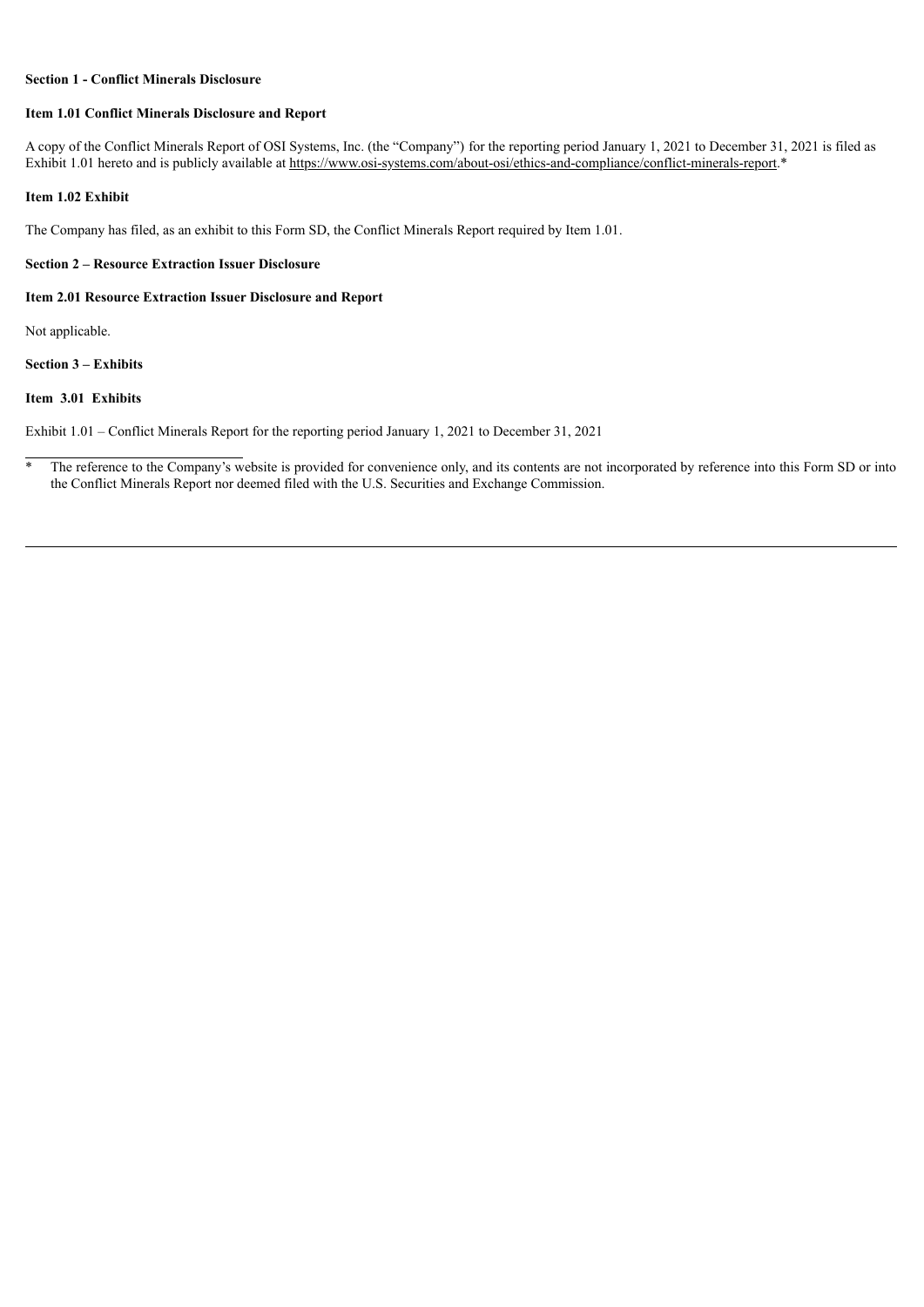# **EXHIBIT INDEX**

| Exhibit       |                                                                                        |
|---------------|----------------------------------------------------------------------------------------|
| <b>Number</b> | <b>Description</b>                                                                     |
|               | Conflict Minerals Report for the reporting period January 1, 2021 to December 31, 2021 |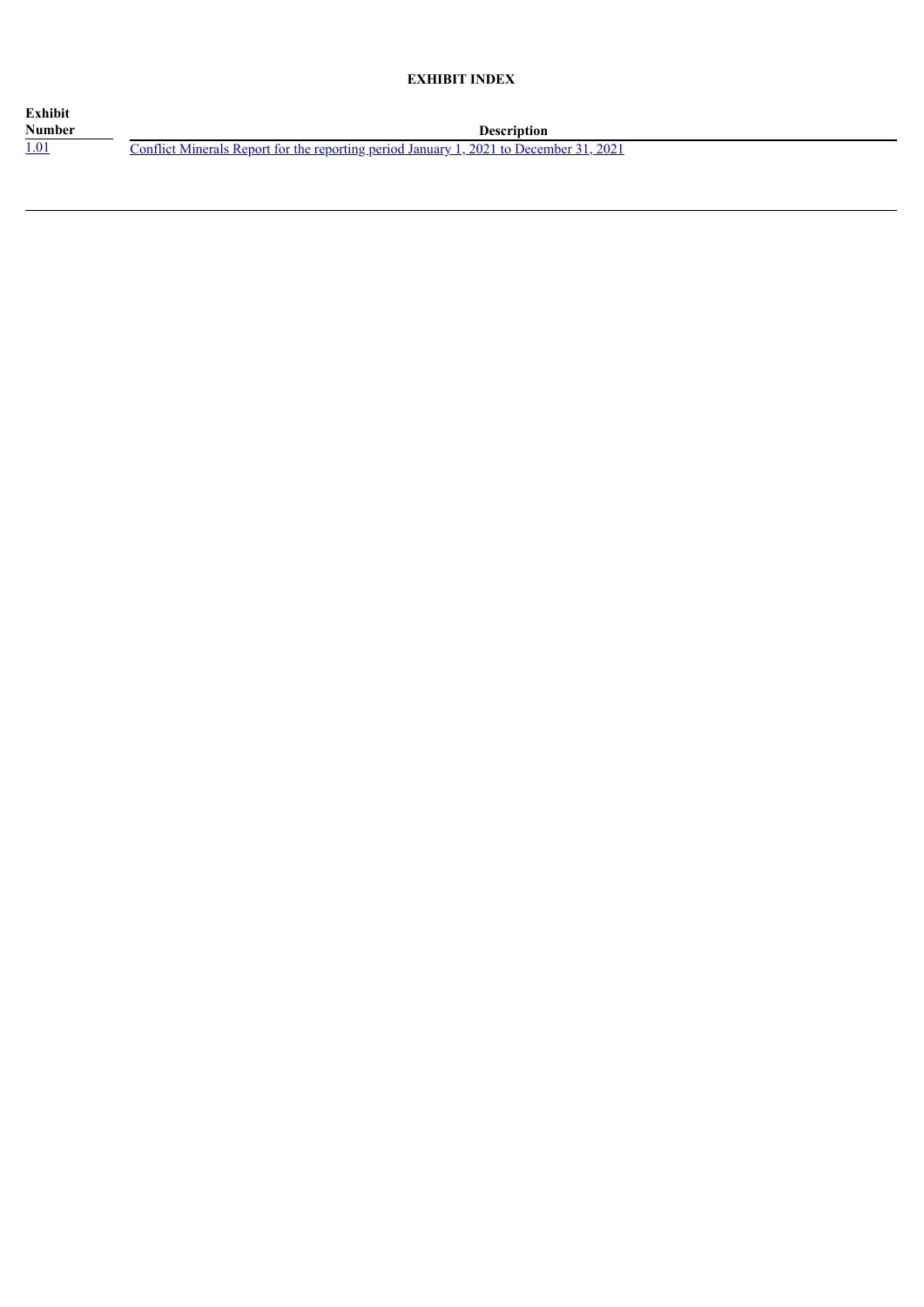# **SIGNATURES**

Pursuant to the requirements of the Securities Exchange Act of 1934, the registrant has duly caused this report to be signed on its behalf by the duly authorized undersigned.

OSI Systems, Inc.

Victor Sze (Date) Executive Vice President, General Counsel, and Secretary

/s/ Victor Sze May 26, 2022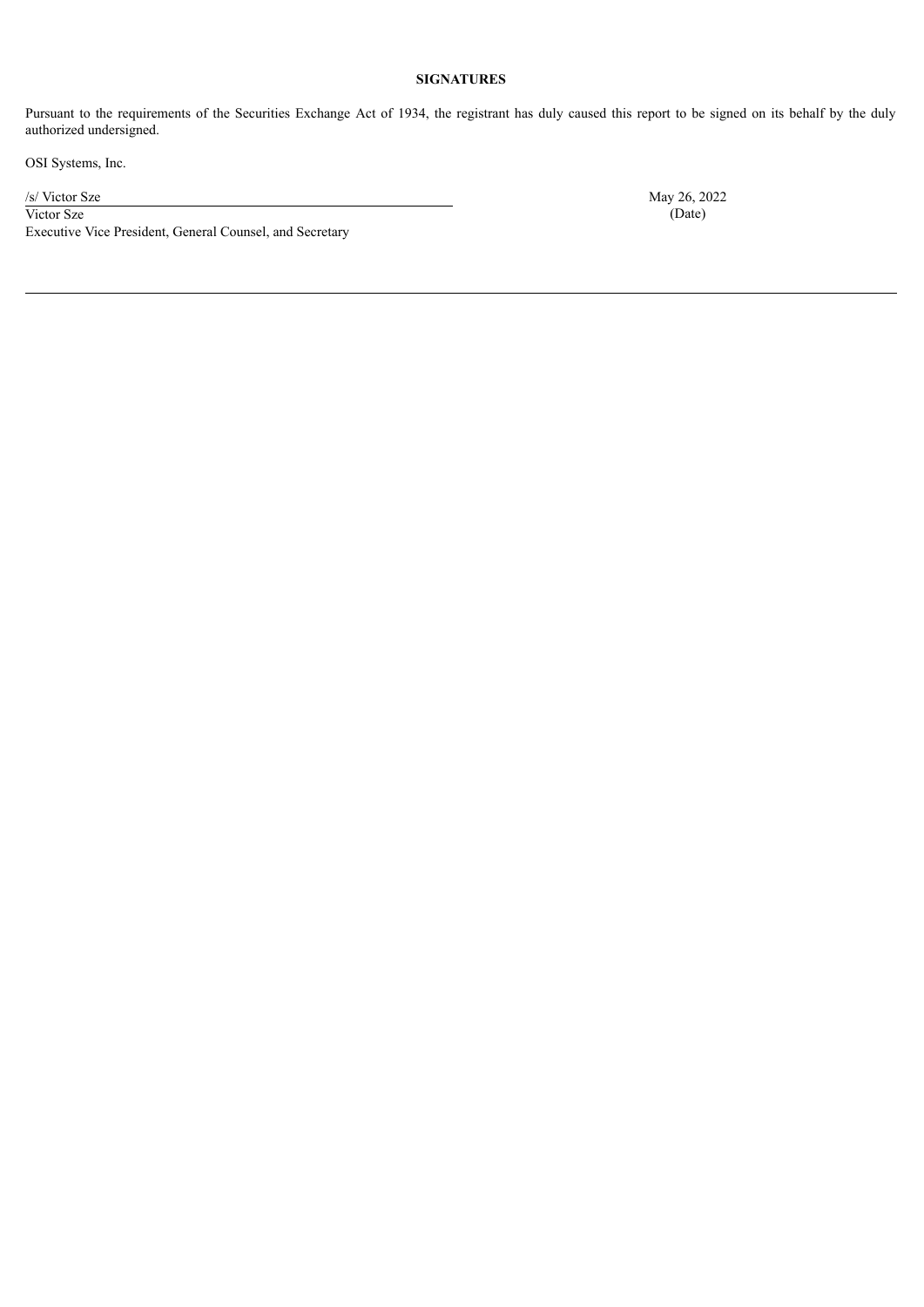# **OSI Systems, Inc. Conflict Minerals Report**

<span id="page-4-0"></span>This Conflict Minerals Report ("Report") of OSI Systems, Inc. ("Company", "we," "us," or "our") for the reporting period January 1, 2021 to December 31, 2021 is provided in accordance with Rule 13p-1 (the "Rule") under the Securities Exchange Act of 1934, as amended. The Rule imposes certain reporting obligations on Securities and Exchange Commission registrants whose manufactured products contain conflict minerals which are necessary to the functionality or production of their products. For purposes of the Rule, the term "conflict minerals" is defined as cassiterite, columbitetantalite, gold, wolframite, and their derivatives, which are limited to tin, tantalum, tungsten, and gold. These requirements apply to registrants whatever the geographic origin of the conflict minerals and whether or not they fund armed conflict.

Information included in this Report covers the Company and all of its consolidated subsidiaries. A copy of this Report is publicly available at https://www.osi-systems.com/about-osi/ethics-and-compliance/conflict-minerals-report, and the Company's Conflict Minerals Policy Statement (the "Conflict Minerals Policy") is available at https://www.osi-systems.com/about-osi/ethics-and-compliance/conflict-minerals-policy.

This Report has not been subject to an independent private sector audit as allowed under the Rule.

### **1. Overview and Description of Products**

The Company is a vertically integrated designer and manufacturer of specialized electronic systems and components that meet the critical needs in the homeland security, healthcare, defense, and aerospace industries. The Company has three operating divisions: (a) Security, providing security and inspection systems and related services, and turnkey security screening solutions; (b) Healthcare, providing patient monitoring and diagnostic cardiology products and related services; and (c) Optoelectronics and Manufacturing, providing specialized electronic components and electronic manufacturing services for the Security and Healthcare divisions, as well as to external original equipment manufacturer customers and end users for applications in the defense, aerospace, medical and industrial markets, among others.

The Company designs, develops, manufactures and sells products ranging from security and inspection systems to patient monitoring and diagnostic cardiology systems to discrete optoelectronic devices and value-added subsystems. Based on a review of our principal products, primarily evaluating our products and their components against typical industry uses for conflict minerals, we determined that tin, tantalum, tungsten, and gold (collectively, "3TG") are necessary to the functionality of each of our product lines. Most of our physical products are assembled using electronic components, metal, and plastics parts. Electronic components used in our products typically contain both custom made components, including printed circuit boards, sensors, and other passive electronic components, and components designed and manufactured by other companies. Most of these electronic components contain conflict minerals.

Consequently, we established a system for surveying our supply chain and complying with the requirements of the Rule that we believe is in material conformity with the Organisation for Economic Co-operation and Development Due Diligence Guidance for Responsible Supply Chains of Minerals from Conflict-Affected and High-Risk Areas, Second Edition, and the related Supplements on Tin, Tantalum and Tungsten, and on Gold (collectively, the "OECD Guidance").

### **2. Reasonable Country of Origin Inquiry; Due Diligence**

In accordance with the Rule, we have conducted a good faith reasonable country of origin inquiry regarding the use of conflict minerals which was reasonably designed to determine whether any of the conflict minerals originated in the Democratic Republic of the Congo or an adjoining country or are from recycled or scrap sources. Our due diligence process was designed in material conformity with the OECD Guidance and documented in an internal conflict minerals compliance program (the "Conflict Minerals Compliance Program"). The Conflict Minerals Compliance Program includes the Conflict Minerals Policy regarding conflict minerals and our expectations regarding our suppliers to support our compliance efforts. We have implemented those OECD due diligence guidelines that are relevant to our business and supply chain, consistent with the intent of the OECD Guidance.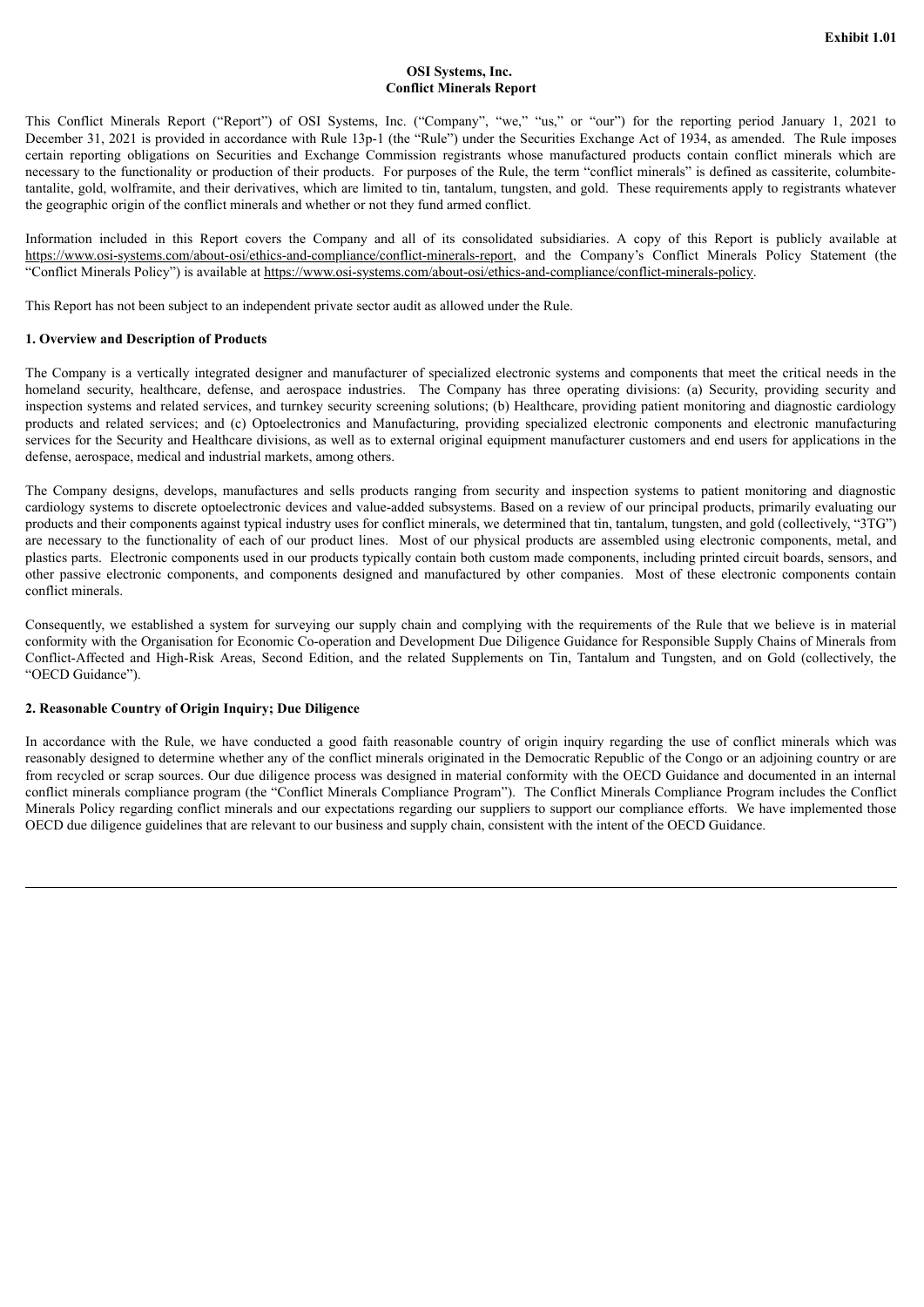Our supply chain is complex. There are multiple tiers between our Company and the mines. Also, at times our operating divisions operate independently, and their respective manufacturing locations may have separate supply chains, although they may purchase components and raw materials from some of the same vendors. Accordingly, we rely on our direct suppliers to provide information on the origin of the conflict minerals contained in raw materials or components which are included in our products. As an added safeguard, we evaluate aggregated mine and source databases to verify information provided by our suppliers and vendors. This process employs a risk-based approach to validate smelters' company-level management processes for responsible mineral procurement.

We continued to encounter various challenges in obtaining and analyzing the responses we received from our suppliers. Some of our direct suppliers are currently unable to confirm the origin information of conflict minerals contained in components which they supply to us. This is often due to the nature of the product or component being supplied. Additionally, information provided by our suppliers was often incomplete and/or required significant follow-up. Some of these suppliers need to survey their suppliers which in turn are expected to continue the cascade of reasonable country of origin inquiries and due diligence requirements until all conflict minerals content and smelter or refiner information can be identified. Based on information provided by our suppliers, it is our current understanding that not all of these surveys have been initiated or are complete, and in many instances, we have limited ability to influence cooperation from suppliers when we are multiple tiers away from the smelter in the supply chain. Further, we have a varied supplier base with differing levels of resources and sophistication, and many of our suppliers are not themselves subject to the Rule.

In addition, we are members of the Responsible Minerals Initiative (formerly the Conflict-Free Sourcing Initiative) ("RMI") founded by members of the Responsible Business Alliance (formerly the Electronic Industry Citizenship Coalition) and the Global e-Sustainability Initiative. The RMI is a widelyutilized resource for companies addressing issues related to responsible sourcing of minerals in their supply chain. We believe our participation in the RMI, along with hundreds of other global companies, will support our efforts to further understand the sourcing practices within our complex supply chain. RMI maintains a series of sophisticated databases, tools, and resources designed to help companies determine which smelters and refiners can be verified as having systems in place to responsibly source minerals in line with current global standards.

Our Conflict Minerals Compliance Program includes the following key due diligence, risk assessment, and risk mitigation efforts undertaken to date by the Company:

- We reviewed the bills of materials for each of our products to determine if conflict minerals are used to make components included in these products. We then sought to identify the supplier of each component or subassembly incorporated into each of the products.
- Because we generally do not directly procure components from smelters and refiners, we focused our efforts on establishing controls for engaging with our first-tier suppliers to gather information about the smelters and refiners in their own supply chain in order to meet our reporting requirements.
- We sent correspondence to our direct suppliers, explaining the Rule, confirming our commitment to comply with the Rule, and communicating our expectations regarding how they can assist us in complying with the Rule.
- We designed a customized, web-based survey tool based on the Responsible Business Alliance (formerly the Electronic Industry Citizenship Coalition) and the Global e-Sustainability Initiative Conflict Minerals Reporting Template (CMRT) and conducted ongoing inquiries of our direct suppliers.
- We reviewed responses that we received from our direct suppliers, and we followed up on inconsistent, incomplete, or insufficient responses. Additionally, we sent reminders to suppliers who did not respond to our requests for information.
- We added conflict minerals reporting to our standard terms and conditions for our direct suppliers.
- We have implemented ongoing Conflict Minerals Compliance Program training for all applicable personnel in our purchasing, supply chain, and materials departments.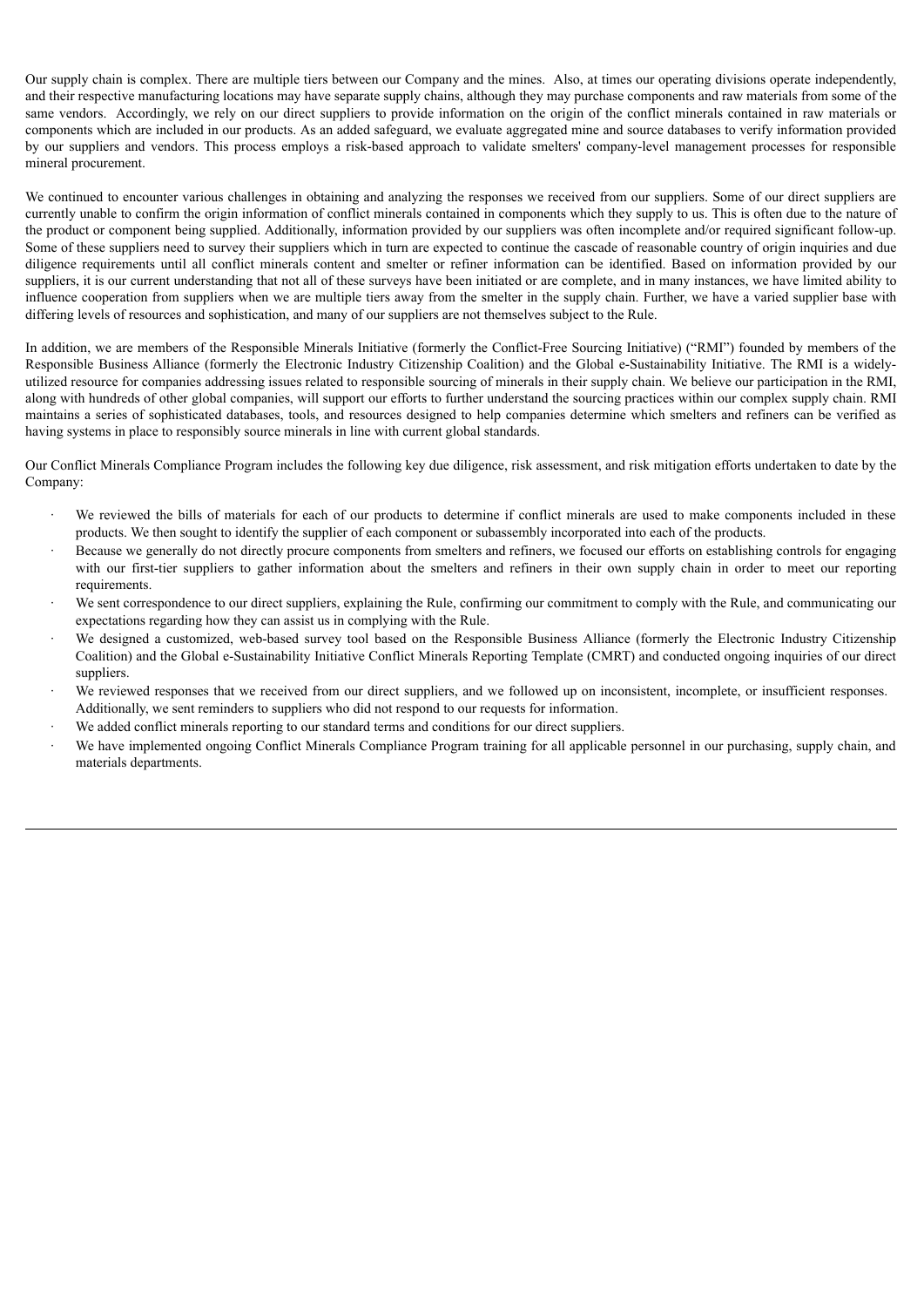We have published our Conflict Minerals Policy which is publicly available at https://www.osi-systems.com/about-osi/ethics-andcompliance/conflict-minerals-policy. As of the date this Conflict Minerals Report was filed, our Conflict Minerals Policy read as follows:

## **Our Policy**

## We have a responsibility to source materials and supplies responsibly, as well as a duty to comply with the laws concerning **conflict minerals.**

OSI Systems is committed to sourcing materials and supplies from companies that share our values with regard to ethics and integrity, respect for human rights, and environmental responsibility.

This includes the sourcing of conflict minerals, which are minerals mined in conditions of armed conflict and human rights abuses, and sold or traded by armed groups. International law recognizes that minerals from the Democratic Republic of Congo (DRC) region present a specific risk in this regard, and requires companies trading in natural resources from the DRC to do so in a way which is socially, economically and environmentally responsible.

We aim to achieve a "conflict free" supply chain – that is, a supply chain that does not directly or indirectly finance armed groups through mining or mineral trading in the DRC region. We require complete supply chain transparency from all of our suppliers and vendors to achieve this goal.

We are also committed to complying with Section 1502 of the Dodd-Frank Wall Street Reform and Consumer Protection Act relating to the use of tantalum, tin, tungsten, and gold – conflict minerals associated with financing regional violence and an ongoing civil war in the DRC and its adjacent countries.

#### **Communicating with Suppliers**

Suppliers must be notified of our Conflict Minerals Policy when we start doing business with them. At a minimum, a reference to the policy (or a URL linking to the policy on the corporate OSI website) must appear on all purchase orders, master supply agreements (MSAs), and other applicable agreements issued by OSI Systems. As a condition of our business relationship, all suppliers will be required to provide accurate and transparent information about the origin of all products supplied to our company.

## **Our Commitment to Customers**

We firmly believe that our customers should be fully informed about the products they purchase.

While we may not be able to certify as to the country of origin of the minerals contained in the products manufactured by our suppliers, we are committed to working with our customers to supply products that meet our customer's specifications.

Further, from time to time, we make certain business acquisitions. As part of our standard acquisition due diligence, we evaluate the target's supply chain, including any complexities and potential risks with mineral sourcing. We are actively working to ensure recently-acquired businesses operate under our Conflict Minerals Compliance Program and implement the practices referenced therein. Due to the complexities related to acquisition integration, it may be some time before we are able to determine if supply chains from newly acquired assets or entities operate in accordance with our corporate policy on conflict minerals.